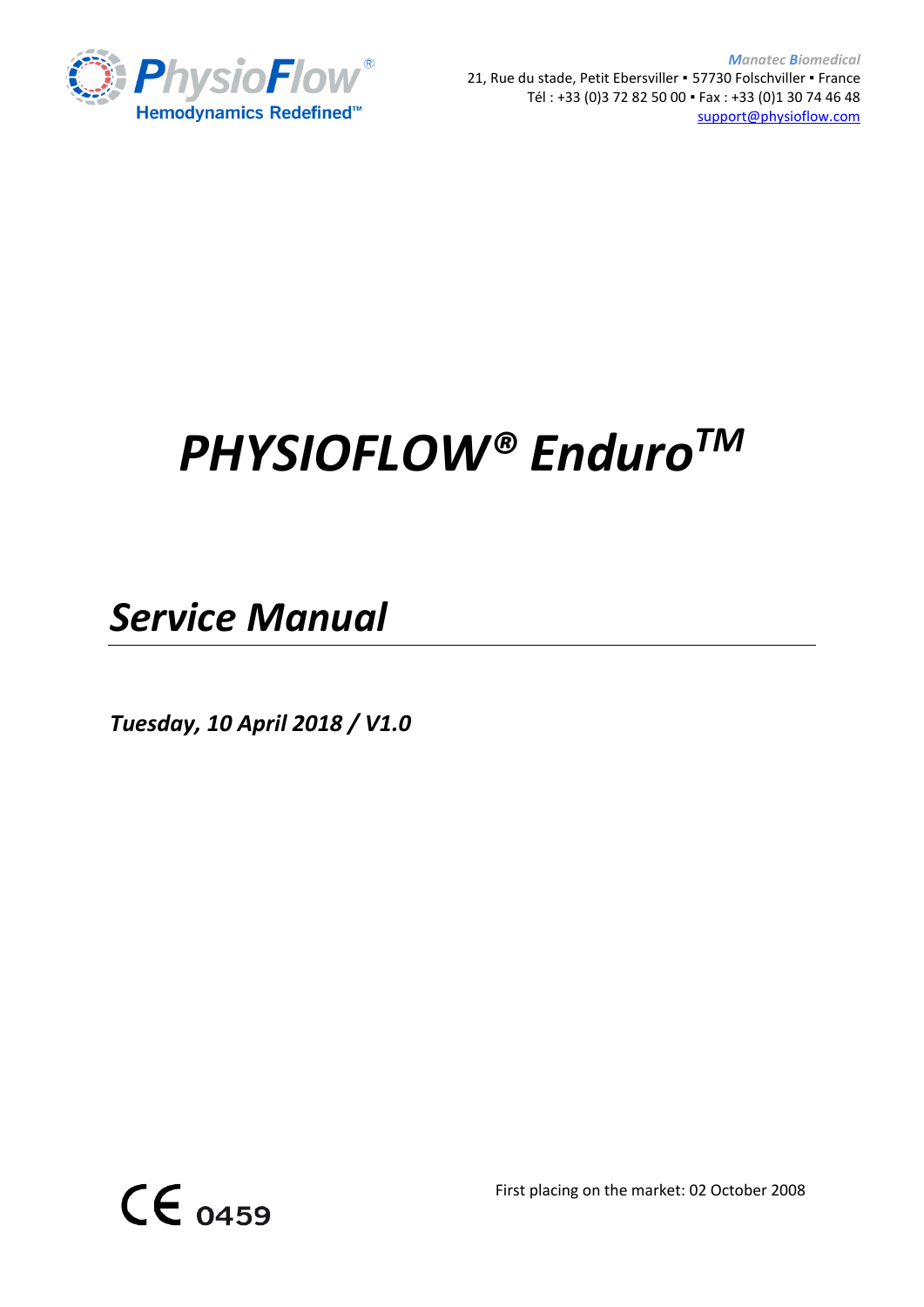

## Table of contents

| 1. |    |
|----|----|
|    |    |
|    |    |
|    |    |
| 2. |    |
|    |    |
|    |    |
|    |    |
|    |    |
|    |    |
|    |    |
| 3. |    |
|    |    |
|    |    |
|    |    |
| 4. |    |
|    |    |
|    |    |
|    |    |
| 5. |    |
|    |    |
|    |    |
|    |    |
|    |    |
|    |    |
|    |    |
|    | 18 |
|    |    |
|    |    |
|    |    |
|    |    |
|    |    |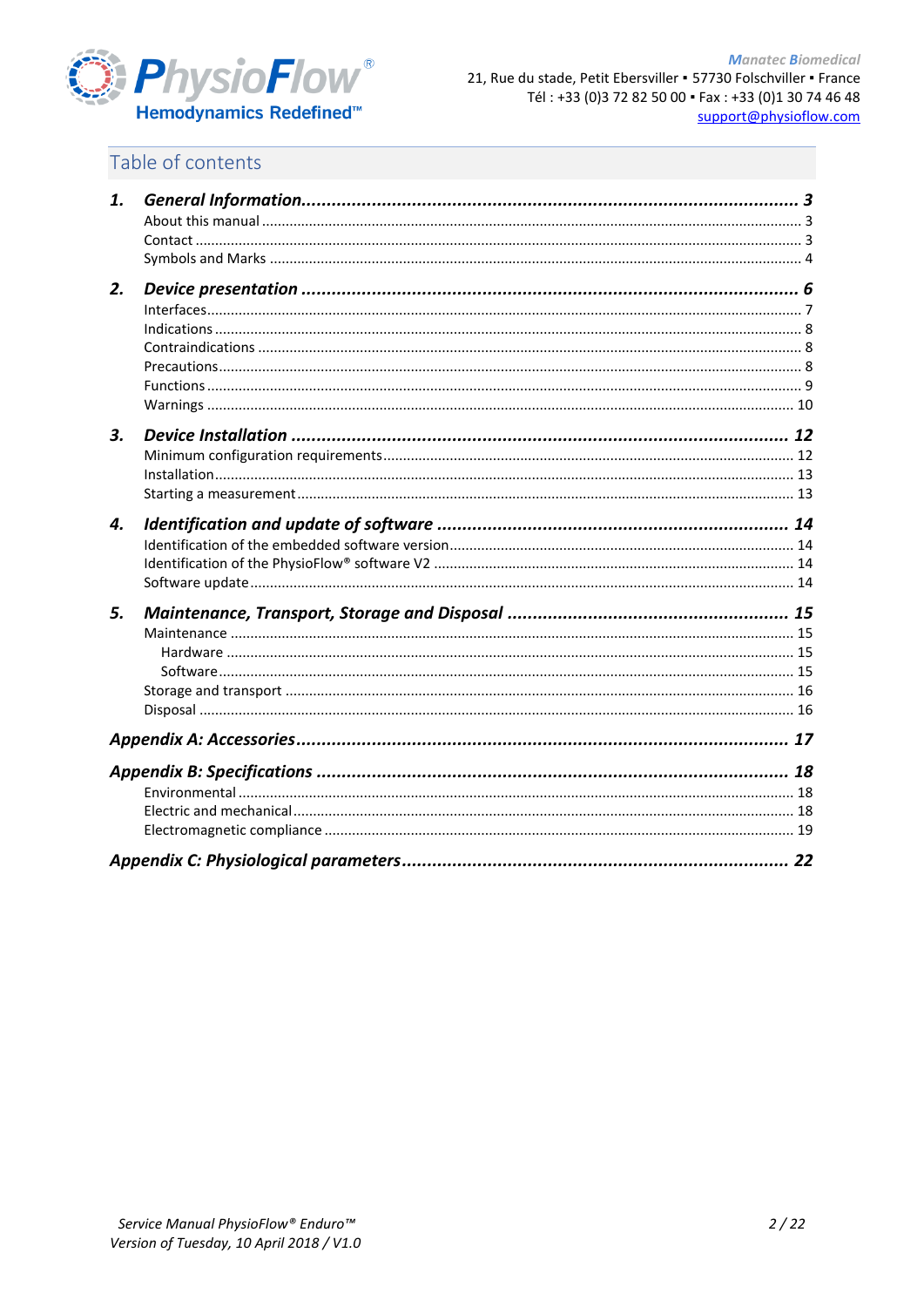

### **Service Manual PhysioFlow® EnduroTM**

## <span id="page-2-0"></span>**1. General Information**

#### <span id="page-2-1"></span>*About this manual*

This manual contains all the required information for installation, use, maintenance, transport and storage operations for the PhysioFlow® Enduro™ system.

It can be used in one of the following way:

- with the PhysioFlow<sup>®</sup> Software V2.
- with a compatible third-party monitor. In this case it is not necessary to install the PhysioFlow® software. For details on compatibility and instructions for coupling with such a monitor please refer to the respective device IFU, handbook, or manual

This manual is for medical and biomedical staff involved in operating, configuring and handling the system. To this extent initial agent training associated with the reading of the Enduro™ service manual are sufficient for proper and safe use of the system.

#### <span id="page-2-2"></span>*Contact*



Manatec Biomedical 21, Rue du stade, Petit Ebersviller 57730 Folschviller – France Phone : +33 (0)3 72 82 50 00 Fax : +33 (0)1 30 74 46 48 Email [: support@physioflow.com](mailto:support@physioflow.com)

Technical and commercial Information: Manatec Biomedical

10 bis rue Jacob Courant 78300 Poissy – France Tél : +33 (0)3 72 82 50 00 Fax : +33 (0)1 30 74 46 48

Commercial contact: Email [: sales@physioflow.com](mailto:sales@physioflow.com) Technical support: Email [: support@physioflow.com](mailto:support@physioflow.com)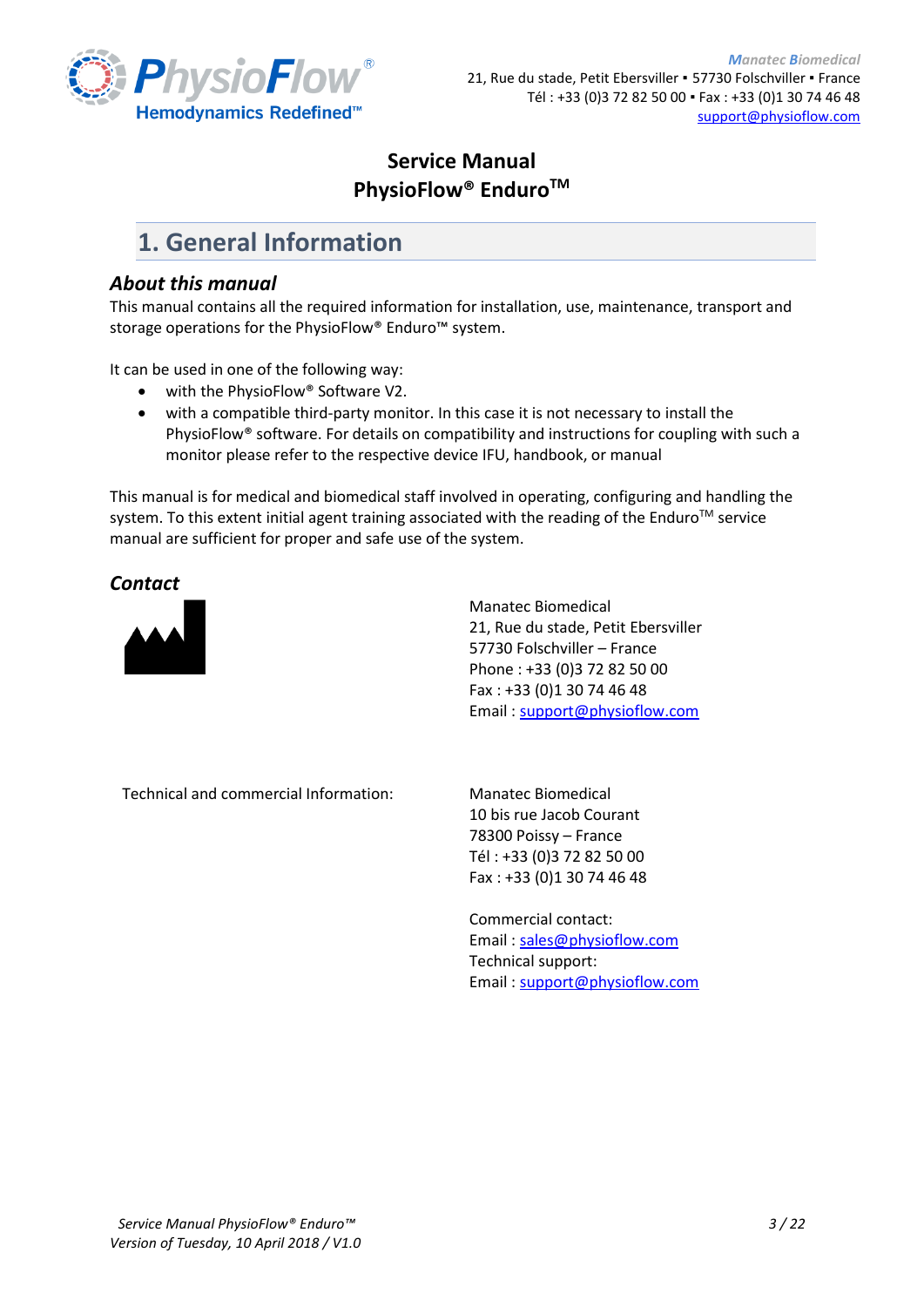

*Manatec Biomedical* 21, Rue du stade, Petit Ebersviller ▪ 57730 Folschviller ▪ France Tél : +33 (0)3 72 82 50 00 ▪ Fax : +33 (0)1 30 74 46 48 [support@physioflow.com](mailto:support@physioflow.com)

## <span id="page-3-0"></span>*Symbols and Marks*

| <b>Symbols</b> | Signification                                                                                                                                                                                                                                                                                                         |
|----------------|-----------------------------------------------------------------------------------------------------------------------------------------------------------------------------------------------------------------------------------------------------------------------------------------------------------------------|
|                | Refer to instruction manual for the device.<br>Instruction manuals must be read.                                                                                                                                                                                                                                      |
|                | Connections linked to the patient are B Type.                                                                                                                                                                                                                                                                         |
| 2 x AA NiMH    | Device powered by 2 x AA NiMH batteries                                                                                                                                                                                                                                                                               |
| $CE_{0459}$    | « CE » mark followed by the notified organization's<br>registration number. It ensures that the device<br>meets the essential requirements of the European<br>directive 93/42/CEE on medical devices.                                                                                                                 |
|                | The Enduro <sup>™</sup> product is classified according to the<br>WEEE directive (2012/19/EC) as reporting to<br>processing of electrical and electronic equipment.<br>Therefore, it can't be treated as household waste.<br>Its recycling must be done in specialized recycling<br>centers. (cf. "Disposal" section) |
|                | The device includes a radio frequency transmitter                                                                                                                                                                                                                                                                     |
|                | Placement of the electrodes.                                                                                                                                                                                                                                                                                          |
|                | In the manual this symbol indicates that one or<br>several conditions could damage the equipment<br>itself and/or impact patient's and/or user's and/or<br>environment's safety.                                                                                                                                      |
|                | Important information to consider for an efficient<br>and optimized use of the system.                                                                                                                                                                                                                                |
|                | Symbol meaning « MANUFACTURER » followed by:<br><b>Manatec Biomedical</b><br>21, Rue du stade, Petit Ebersviller<br>57730 Folschviller - France<br>Tel: +33 (0)3 72 82 50 00<br>Fax: +33 (0)1 30 74 46 48                                                                                                             |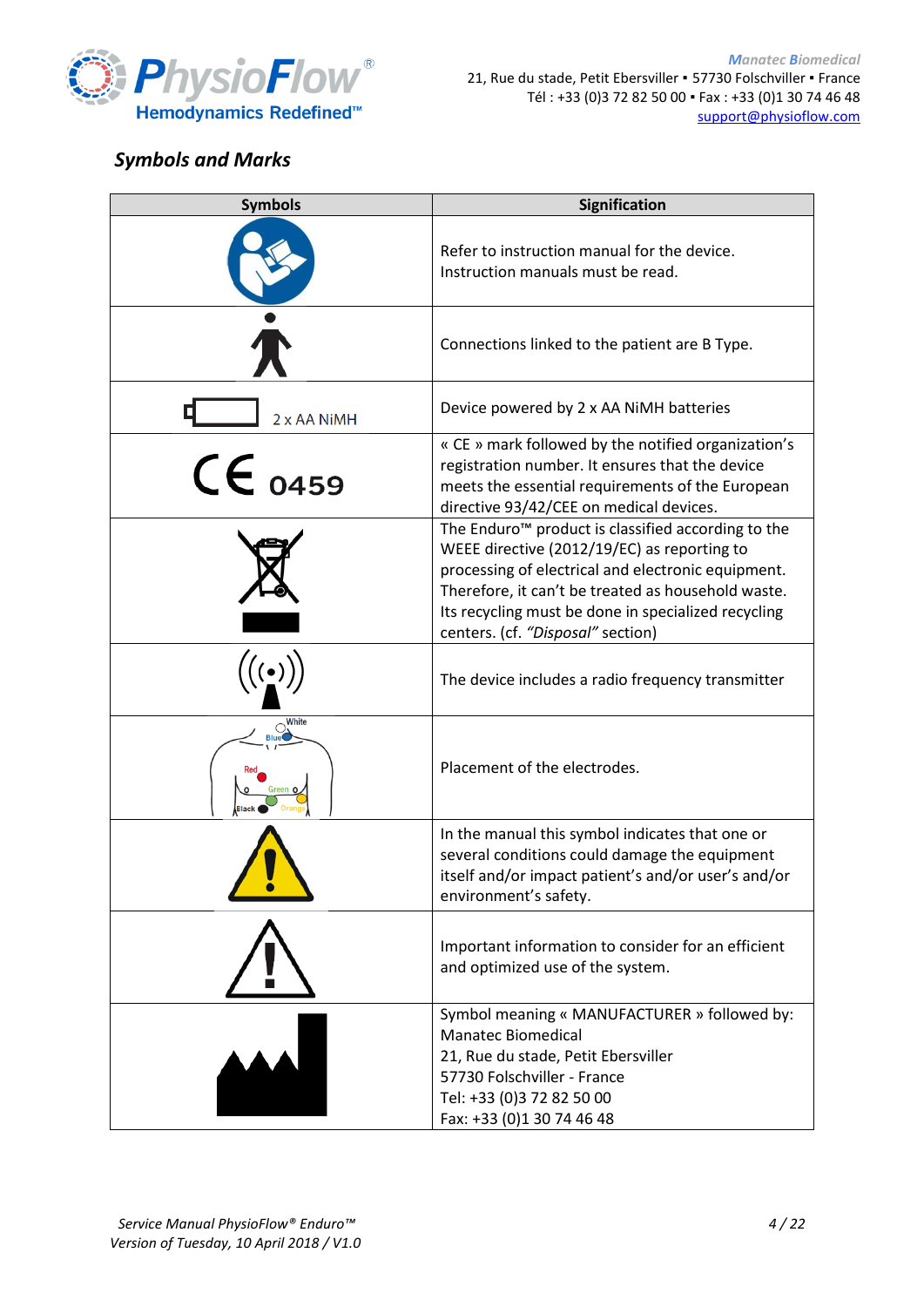

| <b>Symbols</b>                                                       | Signification                                                                                                                                      |
|----------------------------------------------------------------------|----------------------------------------------------------------------------------------------------------------------------------------------------|
|                                                                      | Device must be protected from rain                                                                                                                 |
| <b>REF</b>                                                           | Catalogue number                                                                                                                                   |
| 1060 hPa<br>500 hPa                                                  | Symbol of the atmospheric pressure limits that the<br>device can be exposed to.                                                                    |
| $+38^{\circ}$ C<br>$+100^{\circ}$ F<br>$-18^\circ$ C<br>O $^\circ$ F | Symbol of the temperatures limits that the device<br>can be exposed to.                                                                            |
| 70%<br>10%                                                           | Symbol of the humidity limits that the device can be<br>exposed to.                                                                                |
| 01)03760125071152<br>21) AYYMMM0000                                  | Serial number affixed on the device<br>1213: Device type(Enduro™)<br>YYMM: Production date (YY: year; MM: month)<br>0000: Product index (4 digits) |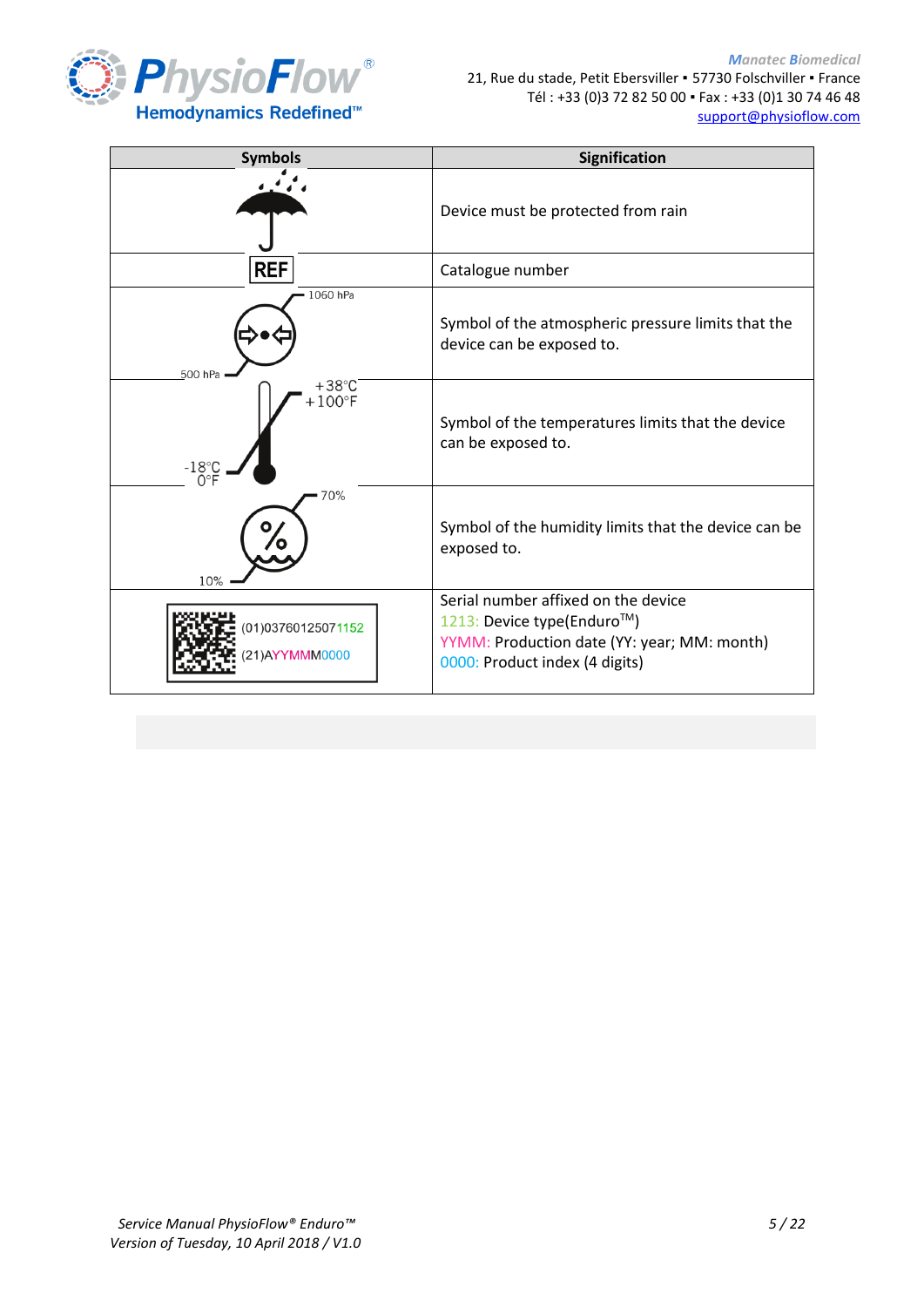

# <span id="page-5-0"></span>**2. Device presentation**



PhysioFlow® Enduro<sup>™</sup> is a noninvasive cardiac output evaluation technique, which provides hemodynamic parameters by analyzing transthoracic impedance signal. It can be used at rest or while exercising for a real-time measurement (wireless radio link), or a CO Holter (acquired data are saved on an internal memory).

It consists in an electronic device, connected to a host interface (either a computer or a compatible third-party monitor).

The electronic unit generates high frequency and low amplitude current, digitizes and processes the ECG and modulated thoracic impedance signals. The ECG signal provides a time basis, a trigger for the PhysioFlow® algorithm. This ECG signal is not used for electrocardiography analysis

The PhysioFlow® software<sup>1</sup> or the compatible host performs electronic unit control, signal sample collection, display of results, data storage and printouts.

**.** 

 $1$  For more information about the software, its installation and usage, refer to the following chapters or to the appropriate third-party user manual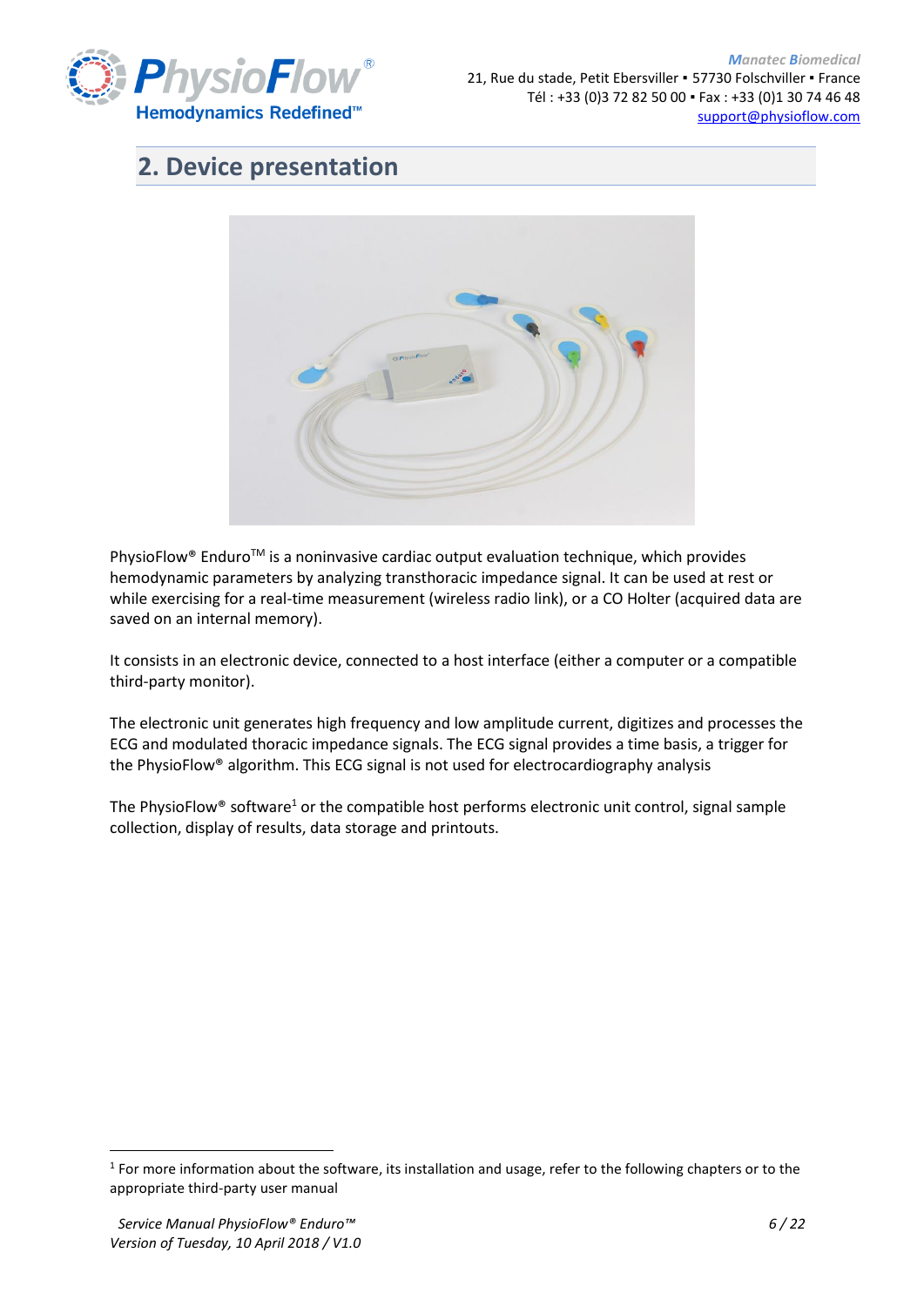

*Manatec Biomedical* 21, Rue du stade, Petit Ebersviller · 57730 Folschviller · France Tél : +33 (0)3 72 82 50 00 ▪ Fax : +33 (0)1 30 74 46 48 [support@physioflow.com](mailto:support@physioflow.com)

## <span id="page-6-0"></span>*Interfaces*

The Enduro™ has a limited number of interfaces that makes the device intuitive and easy to use.



- 1. Push button (unused, reserved for future use)
- 2. USB mini connector: for memory download purpose only
- 3. Patient cable interface with mechanical mistake proof system.
- 4. LED indicator:
	- **When switched on:** the device is tested, the indicator is orange. At the end of the test, it changes to green if all the checks are correct. If not, the indicator changes to red. The operator has to change the batteries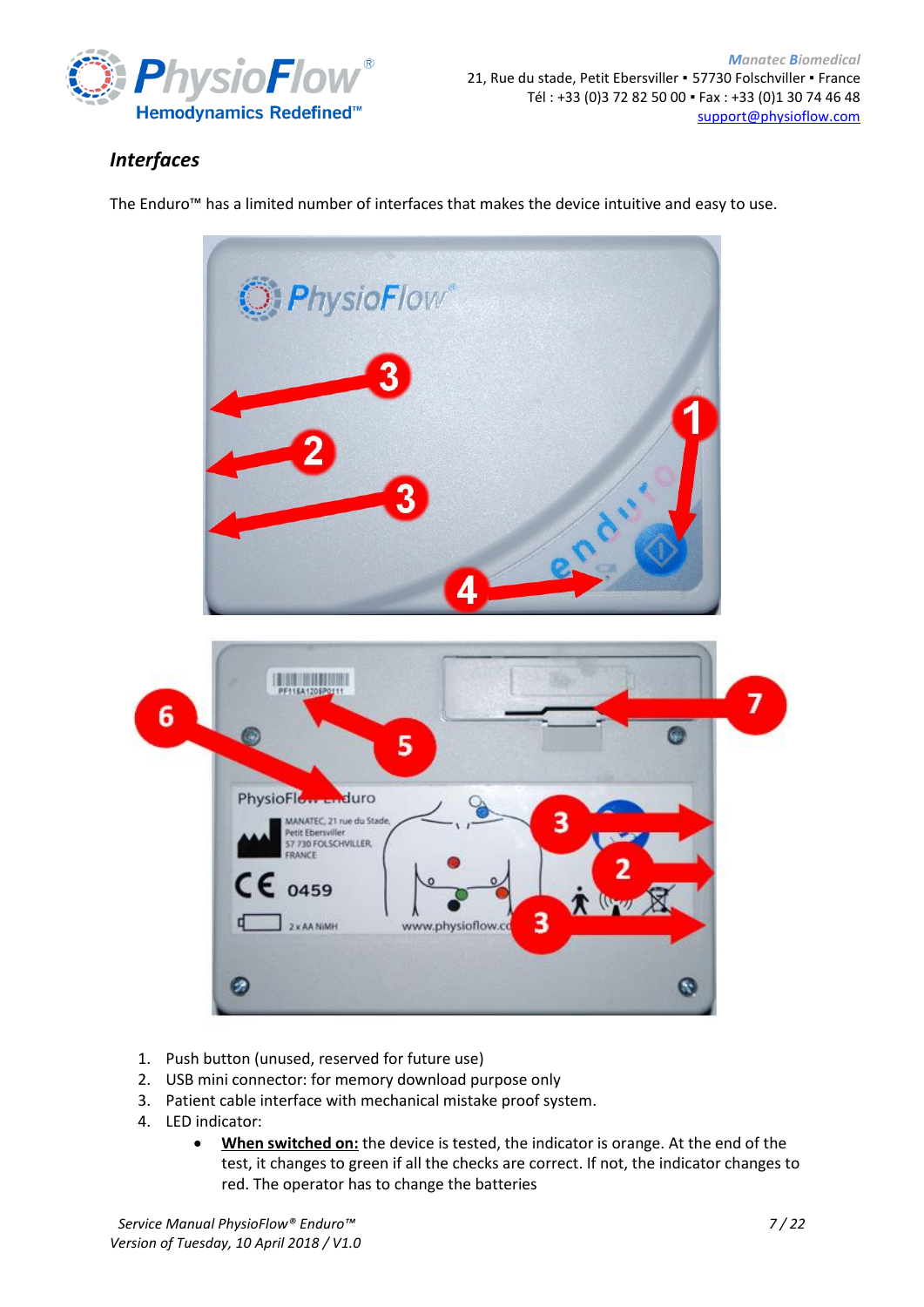

21, Rue du stade, Petit Ebersviller · 57730 Folschviller · France Tél : +33 (0)3 72 82 50 00 ▪ Fax : +33 (0)1 30 74 46 48 [support@physioflow.com](mailto:support@physioflow.com)

- **Detection:** When the software detects Enduro<sup>™</sup> devices at range, the device being detected trigger the following color sequence: red/orange/green.
- **When an acquisition is running**: flashing green.
- **Device powered and not used / memory download**: constant green.
- 5. Device serial number.
- 6. Sticker with regulatory information (refer to section "[Symbols and Marks](#page-3-0)").
- 7. Batteries compartment. The battery compartment cover gives direction regarding the polarity for correct insertion.



Do not open the enclosure.

For memory download purpose, operator only uses the provided USB cable. The USB connector should only be used through a standard USB port indicated by the following symbol:

Do not force the USB cable with another type of port.

#### <span id="page-7-0"></span>*Indications*

The PhysioFlow® System is indicated for use for patients who meet any of the following criteria:

- noninvasive diagnosis or monitoring of hemodynamics in patients with suspected or known cardiovascular diseases,
- differentiation of cardiogenic from pulmonary causes of acute dyspnea,
- optimization of atrioventricular interval for patients with A/V sequential cardiac pacemakers,
- patients with need of determination for intravenous inotropic therapy,
- post heart transplant myocardial biopsy patients,
- patients with a need for fluid management.

#### <span id="page-7-1"></span>*Contraindications*

The PhysioFlow® system is not intended for use on:

- patients with proven or suspected disease involving severe regurgitation of the aorta,
- patients with minute ventilation (MV) sensor function pacemakers,
- cardiac bypass patients while on a cardiopulmonary bypass machine,
- neonatal patients.

#### <span id="page-7-2"></span>*Precautions*

Some clinical circumstances may impair accuracy of measurements, such as:

- tachycardia with heart rate above 250 bpm,
- untimely movement of neck,
- patients under 120cm (48 in.),
- patients under 25 Kg (67 lbs.),
- presence of aortic balloon pumps (IABP),
- presence of ultrafiltration systems,
- presence of pacemakers with external leads,
- open chest surgery,
- use of electrical cutlery and electrosurgical devices,
- morbidly obese patients, such as those weighting over 272kg/600 pounds.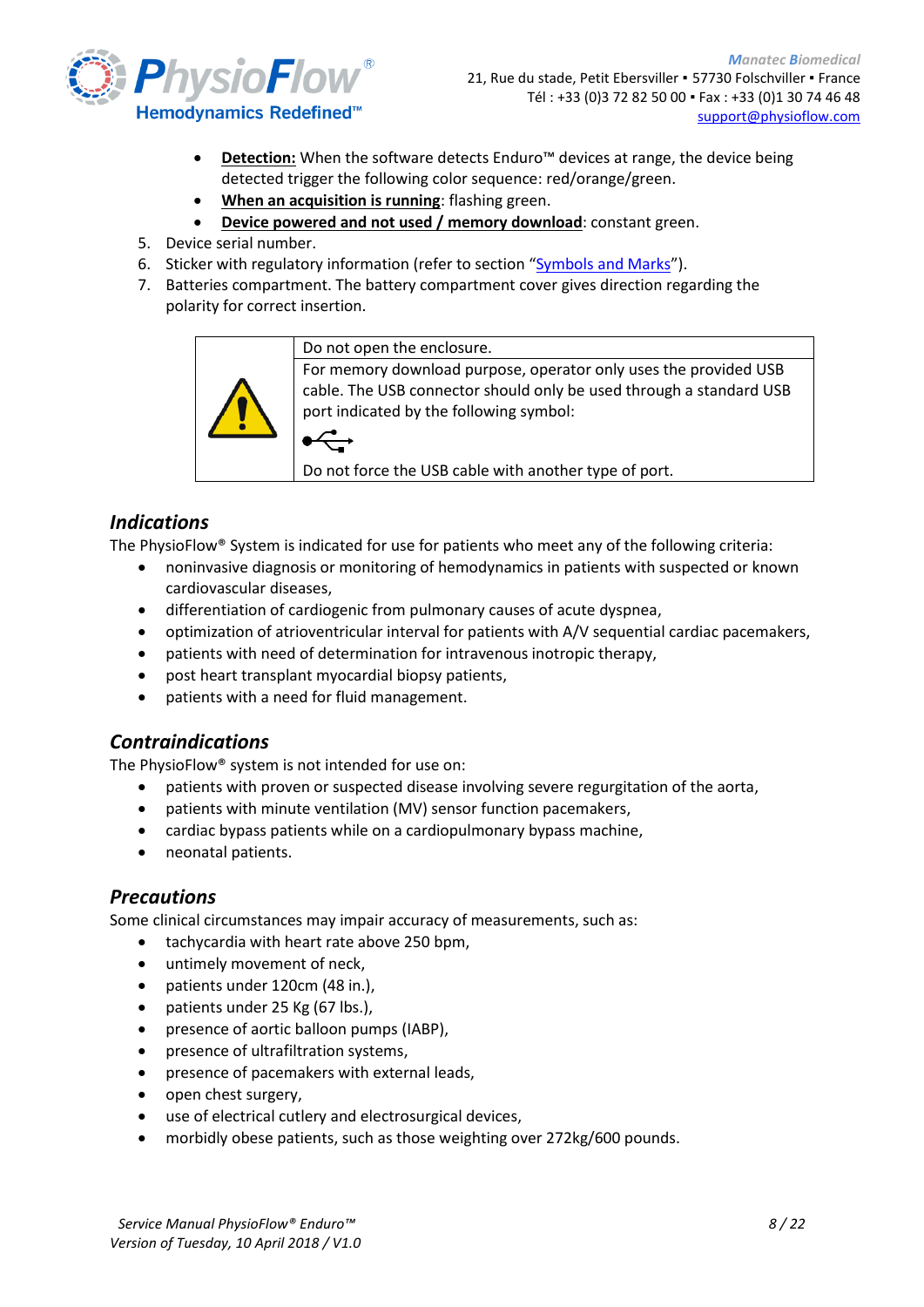

As per US FDA's requirements, please take note of the following graph comparing PhysioFlow cardiac output readings to Thermodilution cardiac output readings. It shows that 82% of readings are within bounds (20% = margin of error of thermodilution).



• PF CO -- Identity line -- Upper bound -- Lower bound

#### **K060387 PF CO vs. TD CO, (PF 4 of 4) Manufacturer data 15/84 = 18% of data are outside bounds**

#### <span id="page-8-0"></span>*Functions*

PhysioFlow® System evaluates/computes the parameters listed in [Appendix C.](#page-21-0)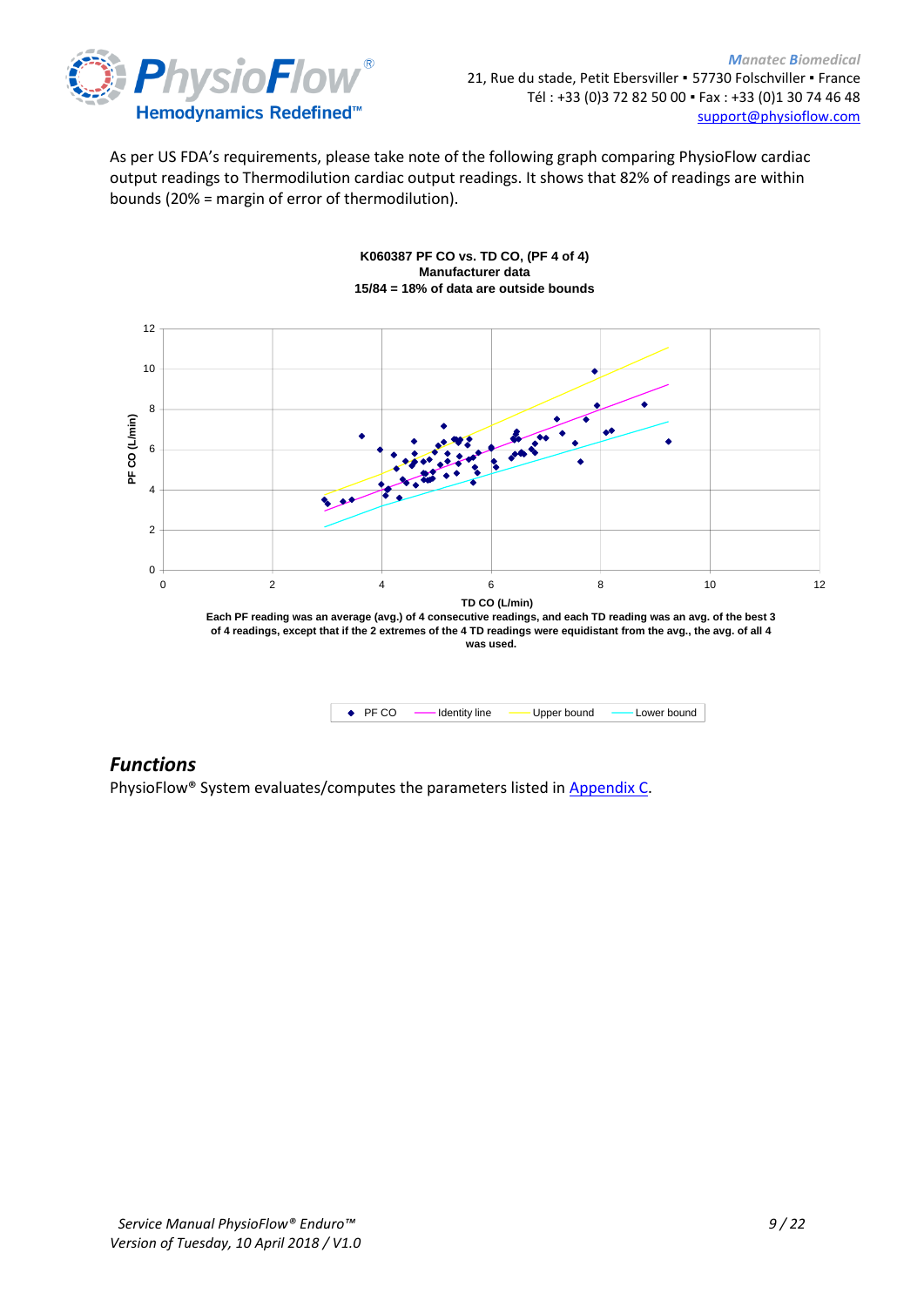

## <span id="page-9-0"></span>*Warnings*

| The patient cable and the device are not designed to withstand defibrillation<br>٠ |
|------------------------------------------------------------------------------------|
| shocks. When defibrillator is used, THE PATIENT CABLE MUST BE UNPLUGGED            |
| FROM THE PATIENT. Do not let the device or patient cable be in contact with        |
| the patient when the defibrillator is in use.                                      |
| Prior to any measurement, ensure optimal signal quality is achieved by<br>٠        |
| Using PhysioFlow® PF-50 electrodes (cf. Appendix A). Manatec cannot<br>$\circ$     |
| provide customer support if any other electrode is used.                           |
| Ensuring the electrodes are not expired, damaged, dry, or used more<br>$\circ$     |
| than 24 hours                                                                      |
| Preparing carefully patient's skin (preferably using Nuprep® Skin<br>$\circ$       |
| preparation gel)                                                                   |
| Referring to the instructions for attaching leads document<br>$\circ$              |
| Do not use in an oxygen enriched environment or in the presence of<br>٠            |
| flammable anesthetics.                                                             |
| Sensors must be only positioned on the skin and nowhere else.<br>٠                 |
| Disposal of this product and/or its accessories shall be made in accordance<br>٠   |
| with all locally enforced laws.                                                    |
| PhysioFlow® devices should not be used stacked with or close to any other<br>٠     |
| device. If it cannot be avoided, users must ensure that the PhysioFlow® device     |
| function properly in this configuration.                                           |
| The PhysioFlow® Enduro™ is a noninvasive hemodynamic evaluation system to<br>٠     |
| assess patient cardiovascular state using analysis of trans-thoracic               |
| bioimpedance signals. It can't be used alone to detect the cause of a given        |
| physiological or pathological condition. Thus, PhysioFlow parameters and their     |
| variations shall NEVER be used individually or out of context. They must be        |
| combined with other parameters measured by other systems (BP, ECG, SPO2,           |
| VO2, etc.), together with the clinical valuation of a physician, and never in lieu |
| and place of these.                                                                |
| PhysioFlow <sup>®</sup> devices need extra caution regarding electromagnetic<br>٠  |
| compatibility (EMC). It shall be setup and put on regarding the EMC                |
| information specified in this service manual of the device.                        |
| Manatec Biomedical considers itself responsible for effects on basic safety,<br>٠  |
| reliability and characteristics of any PhysioFlow® device only if:                 |
| The relevant room's electrical installation complies with the<br>$\circ$           |
| appropriate requirements, and if                                                   |
| The device is used in accordance with the operating instructions.<br>$\circ$       |
| Any modification of any electro medical PhysioFlow® device is forbidden.           |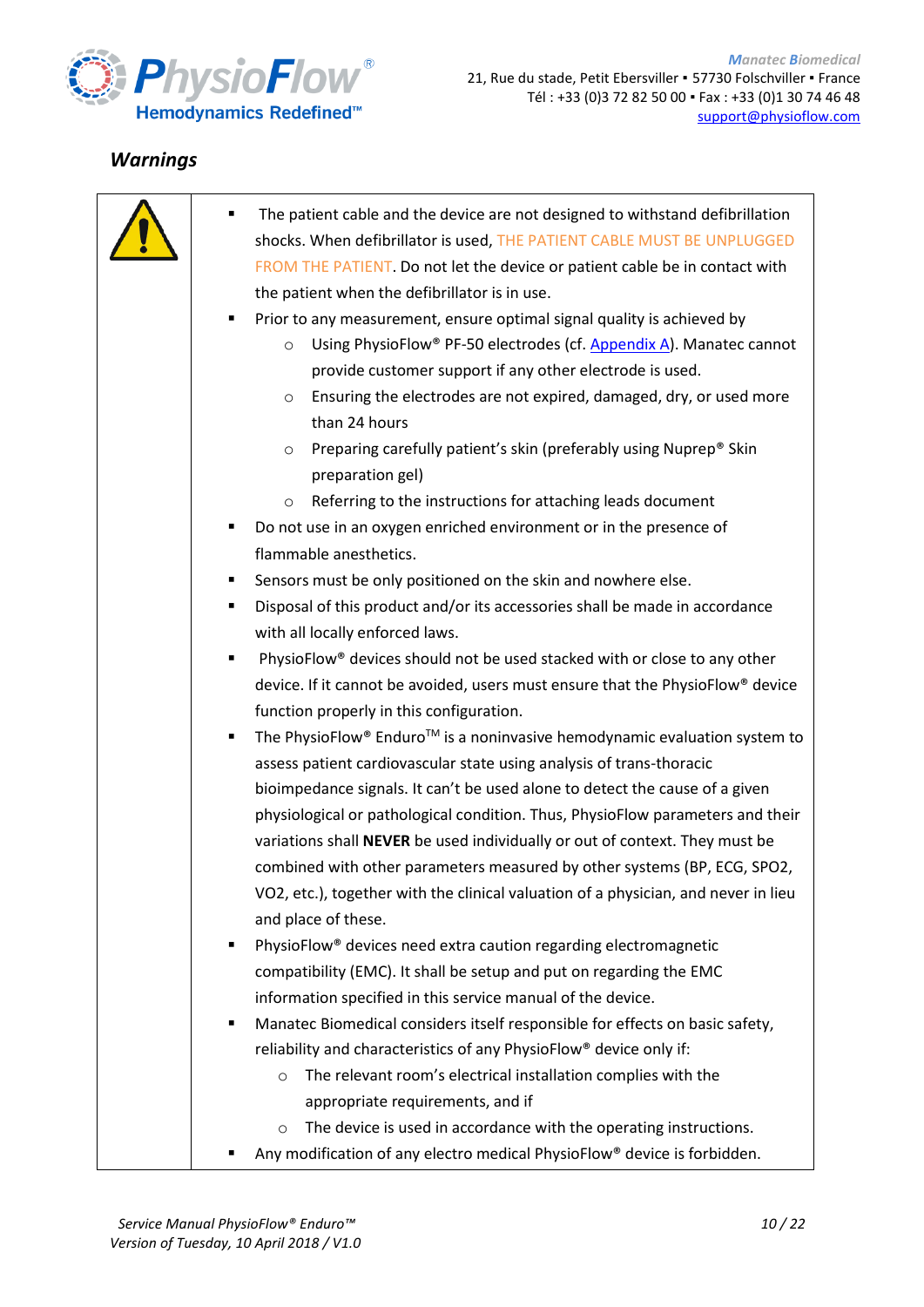

| PhysioFlow® Enduro™ is designed to be reliable, effective and mechanically<br>$\blacksquare$ |
|----------------------------------------------------------------------------------------------|
| robust. However, it must be used with care.                                                  |
| PhysioFlow® devices have no particular protection against the penetration of                 |
| liquids. Do not allow liquids to get into the device.                                        |
| Only patient cable provided by PhysioFlow® must be used. Any other use of                    |
| the patient cable is forbidden. Moreover, it can increase the electromagnetic                |
| emissions and reduce the immunity of the device.                                             |
| Patient cable PF07-BA-FILT MUST NOT be used while electro surgery tools are<br>٠             |
| operating since it can cause irreversible damages to the cable and the                       |
| PhysioFlow® Enduro™ unit. To prevent this situation to occur PF07-BA-FILT                    |
| can't be used when PhysioFlow® Enduro™ is operated by the PhysioFlow®                        |
| software. However, it may be used with a compatible 3rd party monitor                        |
| providing it is not in the presence of electro surgery devices                               |
| PhysioFlow <sup>®</sup> devices must not be sterilized.                                      |
| FOR ACCURATE MEASUREMENTS, IT IS ESSENTIAL THAT THE OPERATOR<br>٠                            |
| UNDERSTANDS THE DIFFERENCE BETWEEN ACCEPTABLE SIGNAL AND POOR                                |
| SIGNAL QUALITY. (refer to PhysioFlow® Software indications, or third-party                   |
| monitor manual).                                                                             |
| Enduro <sup>TM</sup> is not intended to be in contact with the patient in normal use.        |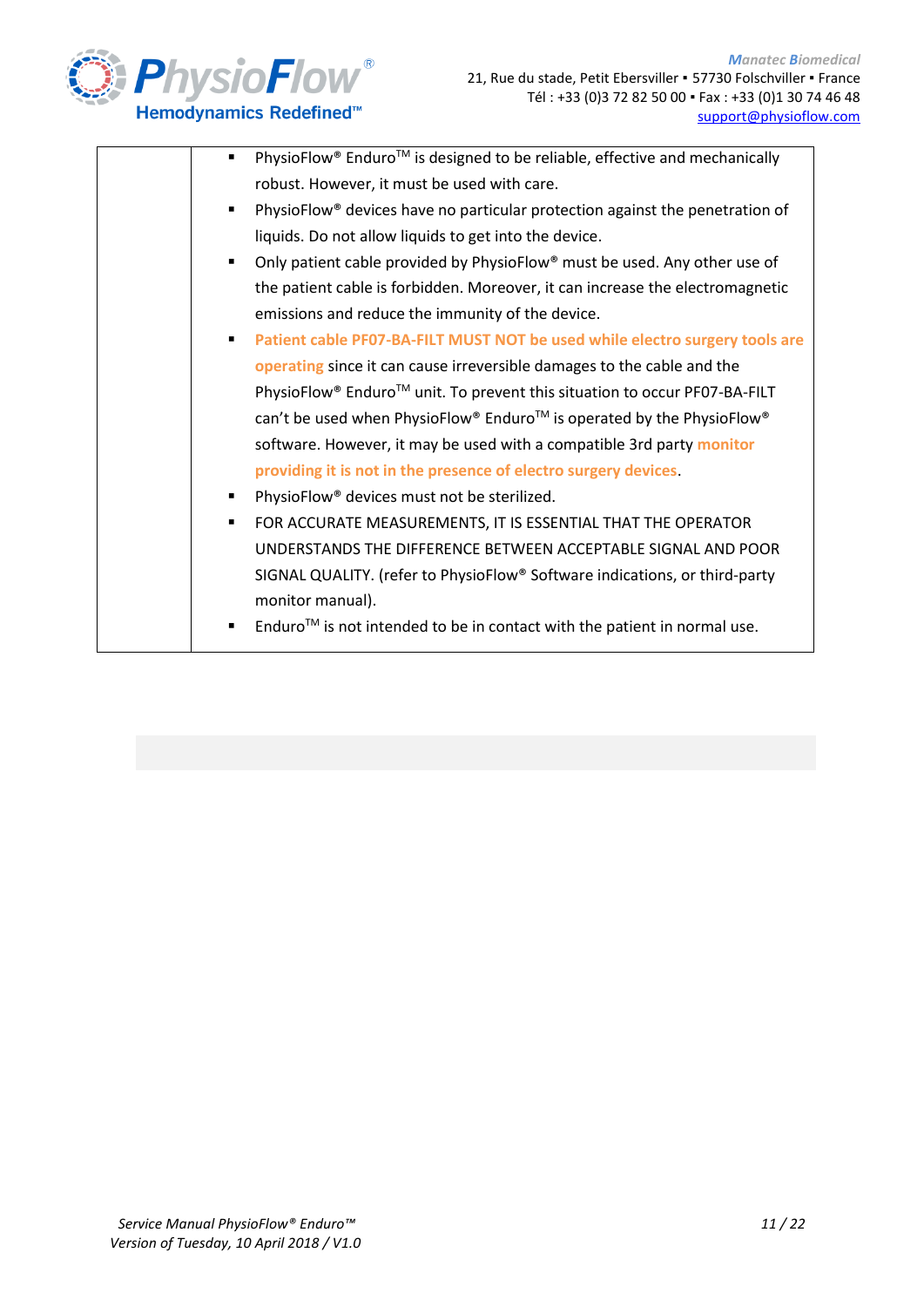

## <span id="page-11-0"></span>**3. Device Installation**

#### <span id="page-11-1"></span>*Minimum configuration requirements*

To work properly the Enduro™ requires a computer with at least one available USB port and the following accessories:

- USB SENA UD-100 Bluetooth Antenna (No driver required, automatically detected and installed by Windows operating system)
- Batteries. Two possible options:
	- $\checkmark$  Rechargeable batteries (fresh and fully charged): Ansmann 2850mAh (ref. 5035092). Battery life: about 7 hours.
	- Not rechargeable batteries (freshly opened): Energizer Ultimate Lithium AA. Battery life: about 10 hours.
- USB cable (1.8m). USB interface could be used for memory download operation (USB interface can't be used for communication during real time monitoring).

*Batteries performances are decreasing over time due to aging and accumulation of charge/discharge cycles. Even if batteries are considered as fully charged following problems could occur:* When Enduro™ is switched on or monitoring is launched, the device is tested: *the boot sequence fails (LED indicator turns to red)* ▪ *Enduro™ / PC Bluetooth connection problems*  ▪ *Measurement session does not last as long as expected In this case it is recommended to recycle old batteries and use new ones. The batteries should be removed from the device when you do not intend to use it. Acid leaks may damage the unit irreparably. When the device is used, the operator must pay attention to maintain the Enduro within the Bluetooth signal range: Up to 50 meters in open spaces using the recommended Bluetooth antenna. As far as it is possible in order to prevent any risk of data flow interruption, the operator will work in an open space configuration.* 

For a correct installation and use of the software, the computer must have at least the following characteristics:

- Operating system: Microsoft Windows 7, 8, 10
- 2GHz dual core X86 or X64 Processor
- 4GB RAM
- 250MB Free hard disk space for installation
- Minimal size screen advised: 15'' (1280 x 768)



10GB free space on the hard drive is recommended to store monitoring data. User has to make sure to have enough disk space for every measurement session! If the disk space is less than 250MB, a warning indicates that the user should stop using the software and free 10GB.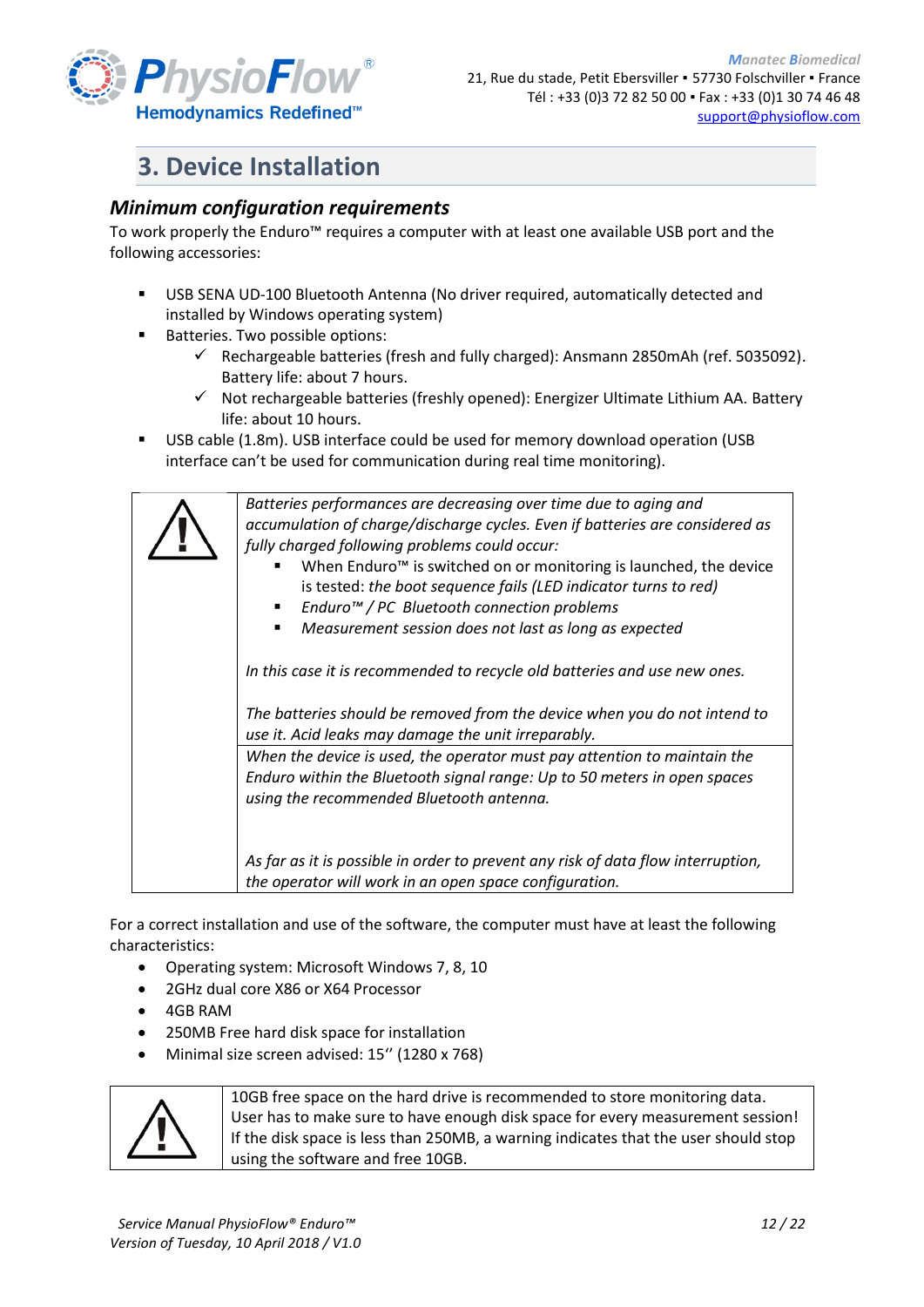

#### <span id="page-12-0"></span>*Installation*

PhysioFlow Software V2, open the setup of the PhysioFlow® software (available on the installation CD, the USB key, or a link given by PhysioFlow® support [support@physioflow.com\)](mailto:support@physioflow.com). Follow the steps listed on screen.

The hardware installation process is limited to Enduro™ communication interfaces:

- Wireless Bluetooth connection trough Sena UD100 Bluetooth antenna.
- USB interface when the Enduro™ is plugged to the host.

Once the drivers are installed communication link is automatically configured when PhysioFlow® software is launched.

If there are any problems or questions with the installation of the device, please contact technical support: [support@physioflow.com.](mailto:support@physioflow.com)

| In some cases automatic detection will not work so users have to make sure that:                                                                               |  |  |
|----------------------------------------------------------------------------------------------------------------------------------------------------------------|--|--|
| Only accessories listed below are used<br>$\overline{\phantom{a}}$                                                                                             |  |  |
| the device is turned ON                                                                                                                                        |  |  |
| the drivers are installed properly<br>$\overline{\phantom{a}}$                                                                                                 |  |  |
| The computer does not have an internal Bluetooth antenna. In this case<br>$\overline{\phantom{a}}$<br>user has to uninstall this internal antenna and drivers. |  |  |
| PhysioFlow® only supports Microsoft Bluetooth drivers All other drivers<br>-<br>like Toshiba, WidComm, BlueSoleil etc. are not supported.                      |  |  |
|                                                                                                                                                                |  |  |

Note (PhysioFlow software 2.8.0 and later) Some features are subject to license. The user must enter the license key in the software, then enter the activation code matching the license and the computer. For this, please contact the local distributor to get a new license key, and contact the technical support [\(support@physioflow.com\)](mailto:support@physioflow.com) to get a new activation code.

#### <span id="page-12-1"></span>*Starting a measurement*

The procedure is given in the quick start guide provided with the device. As a complement, the software shows to the user the recommendations to follow before the measurement starts.



It is important to strictly follow the instructions regarding skin preparation and electrode placement listed in the document « Instructions for attaching leads».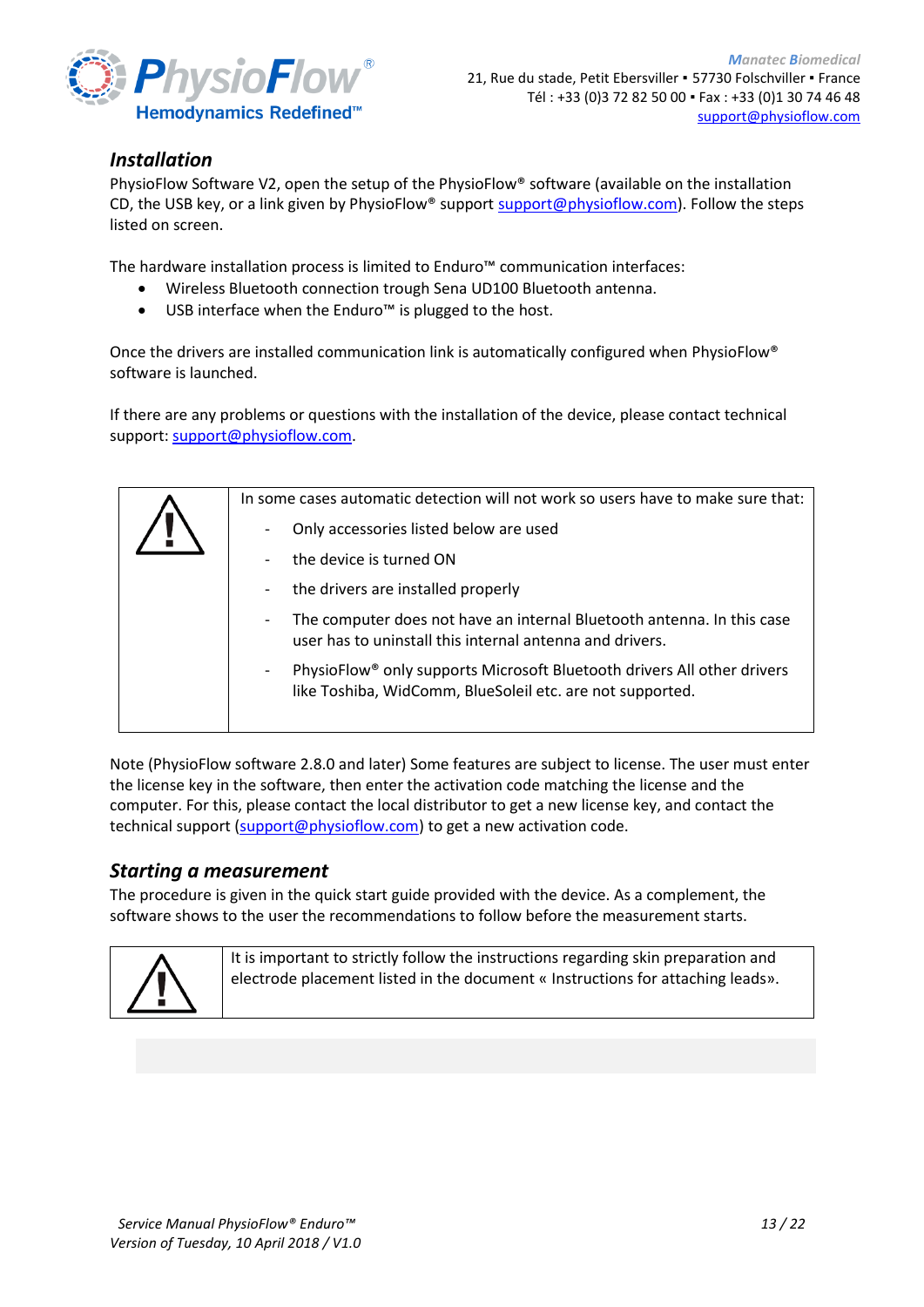

# <span id="page-13-0"></span>**4. Identification and update of software**

#### <span id="page-13-1"></span>*Identification of the embedded software version*

The embedded software versions are set by the PhysioFlow® software installed on Windows. For more information about embedded software version please contact Manatec Biomedical technical service and give PhysioFlow® software V2 version number [\(support@physioflow.com\)](mailto:support@physioflow.com).

#### <span id="page-13-2"></span>*Identification of the PhysioFlow® software V2*

To know the version of the PhysioFlow® software installed on the computer, launch the software by double clicking on the desktop shortcut "PhysioFlow Software". Once the software is launched the version can be read in the title bar as shown below:



#### <span id="page-13-3"></span>*Software update*

The update of PhysioFlow® software 2 is performed by an installation program. The installation of a new software version replaces the existing version, but does not impact the data stored on the computer.

The software detects automatically the devices at range/connected, and informs the operator when the device needs a firmware update. The associated procedure is started when the user presses the "Update Firmware"

**Note**: The firmware associated with the new PhysioFlow® software 2 is not compatible with the previous generation v107 software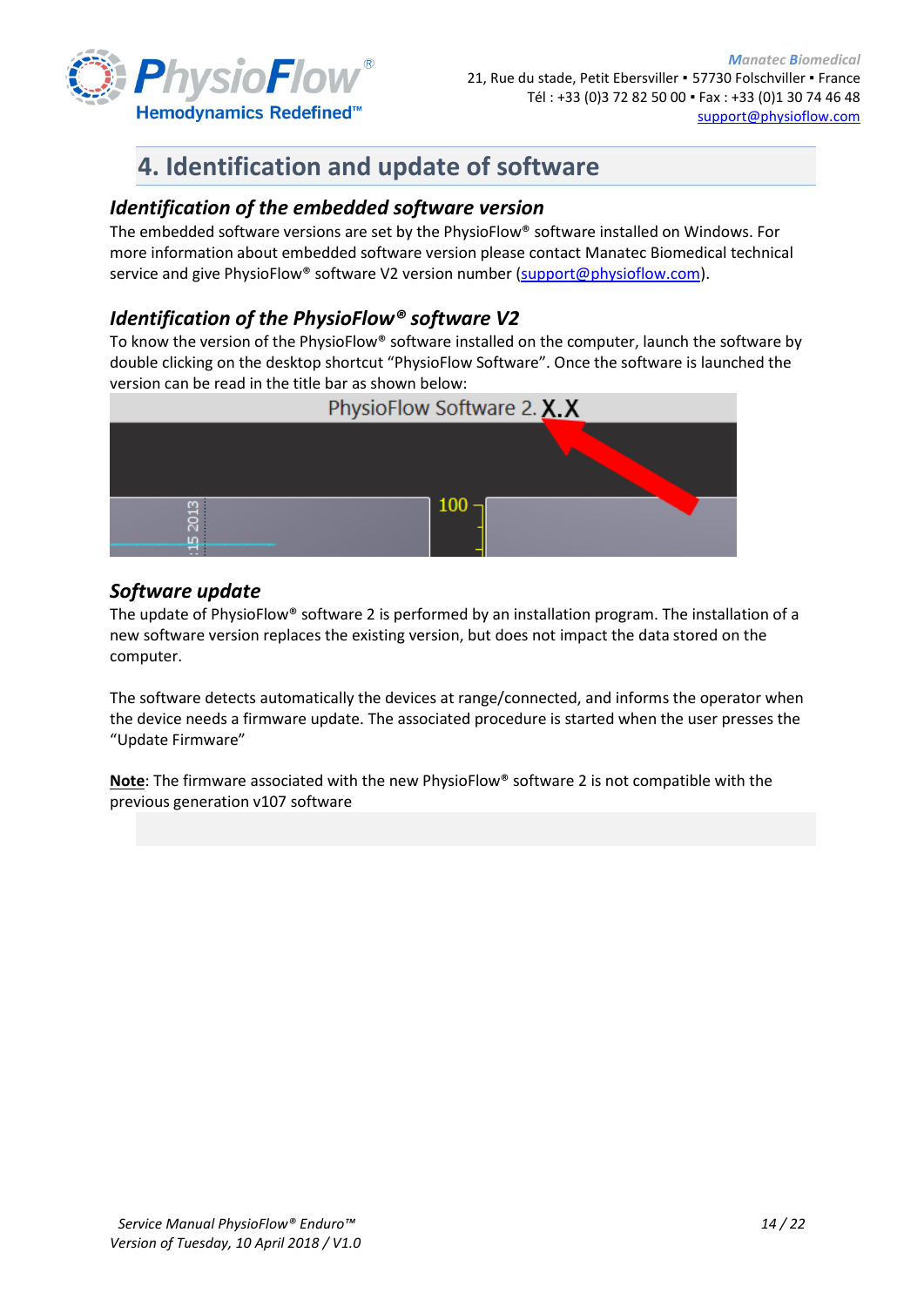

# <span id="page-14-0"></span>**5. Maintenance, Transport, Storage and Disposal**

#### <span id="page-14-2"></span><span id="page-14-1"></span>*Maintenance*

#### *1.1.1 Hardware*

The Enduro<sup>™</sup> does not need any calibration or service operation during normal use.

The device and its accessories must be cleaned with a clean and dry cloth or lightly moistened with a mixture of water and neutral soap. Do not connect the PhysioFlow® to the host while cleaning. If the system has been contaminated by blood or body fluids, clean and disinfect as specified in the instructions supplied with the patient cable.

Life cycle of the product and its main accessories:

| Patient cable  | 2 years from the date of first use                       |
|----------------|----------------------------------------------------------|
| Enduro™ system | 7 years from the date of first use                       |
| Electrodes     | Single use only. Expiration date is printed on the pouch |



Any maintenance and service operations must only be carried out by Manatec Biomedical.

The enclosure must not be opened by the user (operator and technician).

#### <span id="page-14-3"></span>*2.1.1 Software*

It is strongly recommended to back up the database regularly to prevent any data loss in case of PC crash or hard drive failure. The instructions are available on the **PhysioFlow software 2** knowledge [base.](http://support.physioflow.com/kb/faq.php?id=18)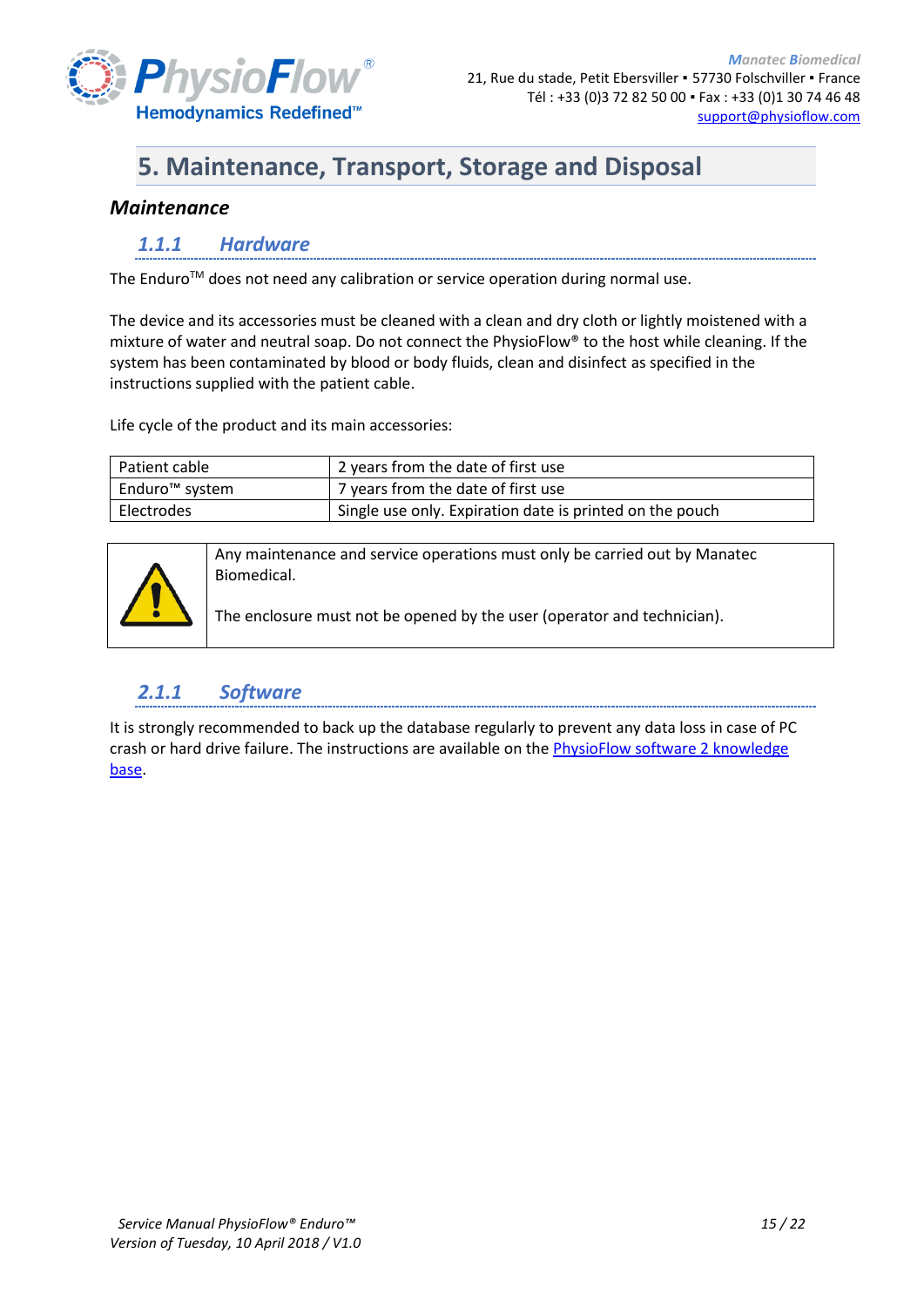

#### <span id="page-15-0"></span>*Storage and transport*

Please refer t[o Appendix B](#page-17-0) for storage and transport environmental conditions. When the PhysioFlow® is not used, please pack it in the foam padded case in which the device was delivered.

#### <span id="page-15-1"></span>*Disposal*

**PhysioFlow® Enduro™ device: Do not throw away**. Some components can be recycled according to European Directive 2012/19/EU (WEEE).

The device must be sent to Manatec Biomedical Company or given to recycling specialized services (contact local authorities' services for further information about this matter).

Outside the European Union: Send the device back to Manatec Biomedical Company or comply with the laws applicable in the country where the device was in use.

| <b>Return address:</b> | Manatec Biomedical        |
|------------------------|---------------------------|
|                        | 10, bis rue Jacob Courant |
|                        | 78300 Poissy              |
|                        | France                    |

**Host: Do not throw away**. Please refer to the manufacturer's instructions.

**Electrodes:** They are for single use only. Do not use for more than 24 hours on the patient. Once the measurement is completed, please throw away according to the local law and/or procedure used in the facility.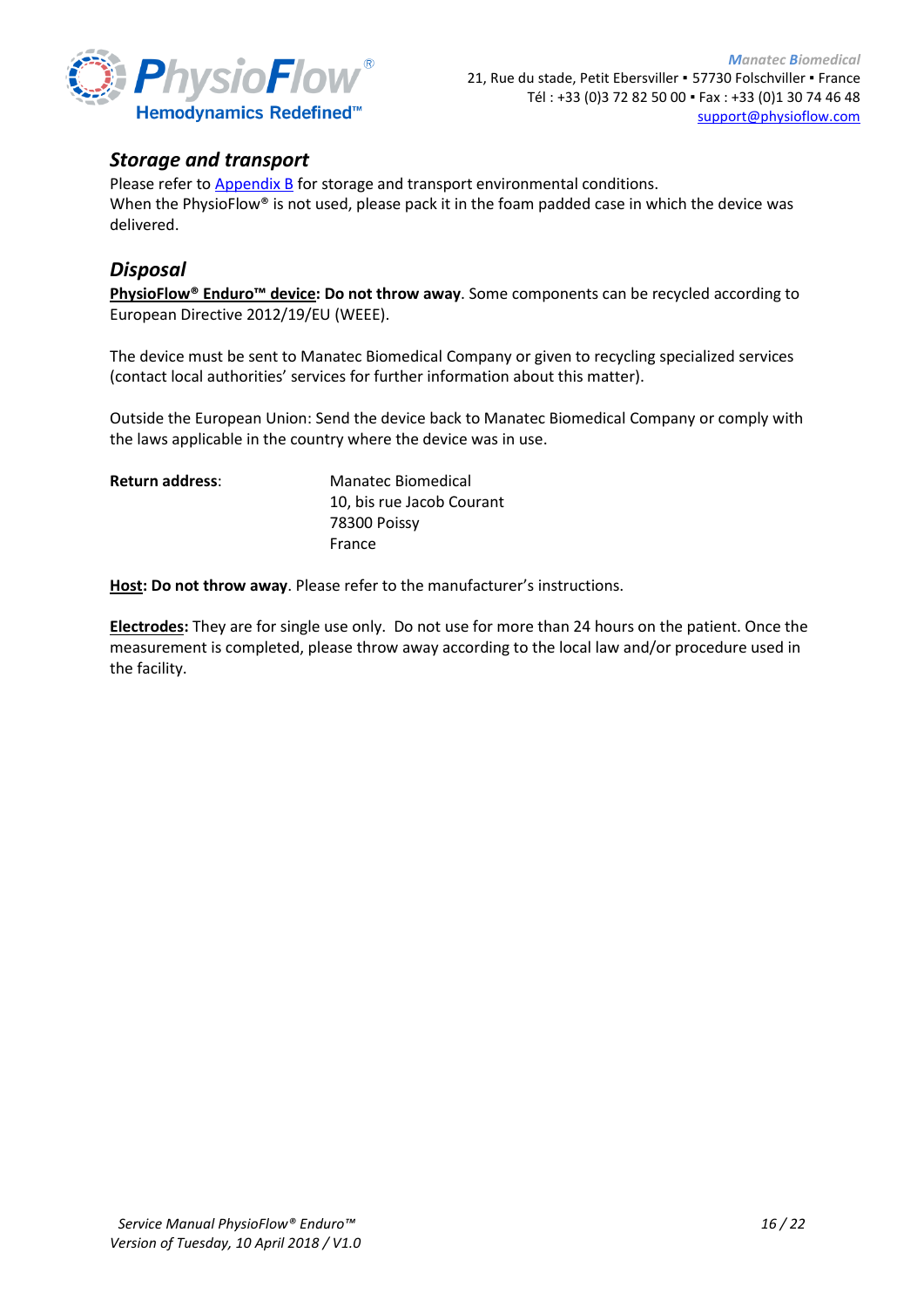

## <span id="page-16-0"></span>*Appendix A: Accessories*

For any order or request concerning the accessories, please contact us at: [sales@physioflow.com](mailto:sales@physioflow.com)

| Designation                                                                                     |
|-------------------------------------------------------------------------------------------------|
| Patient cable PF07-BA                                                                           |
| Patient cable PF07-BA-FILT (NOT TO BE USED WHILE<br><b>ELECTRO SURGERY TOOLS ARE OPERATING)</b> |
| Electrodes PhysioFlow® PF-50                                                                    |
| Abrasive gel Nuprep <sup>®</sup>                                                                |
| Pouch with belt and holter                                                                      |
| 1.8m USB cable                                                                                  |
| Bluetooth SENA UD100 dongle with short distance<br>antenna                                      |
| Long distance antenna for Bluetooth SENA UD100<br>dongle                                        |
| AA Rechargeable batteries (x4) & Charger                                                        |
| Lithium Ultimate AA batteries (x4)                                                              |
| Foam padded case                                                                                |
| PhyioFlow USB drive                                                                             |
| Information leaflet about user instructions                                                     |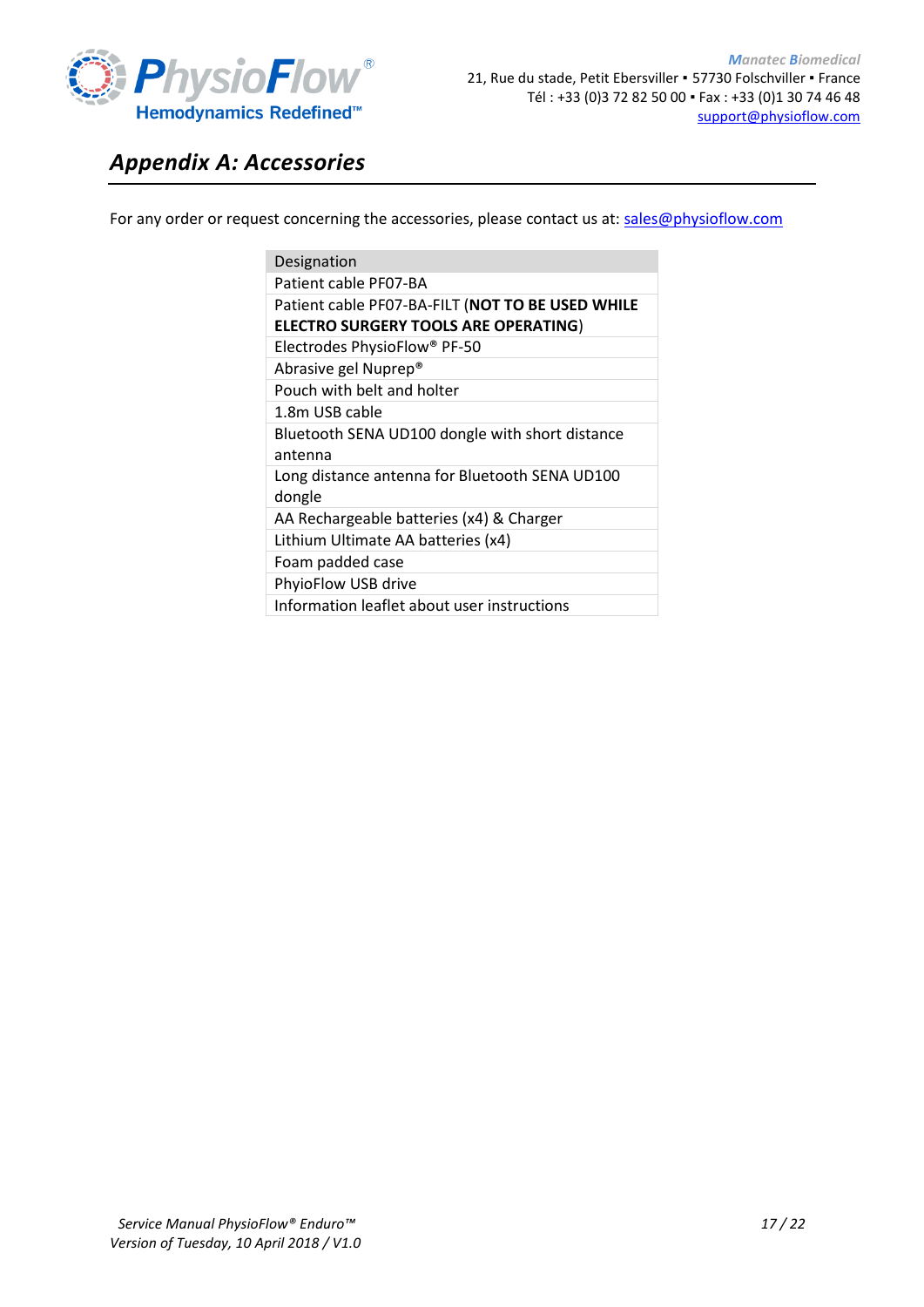

# <span id="page-17-0"></span>*Appendix B: Specifications*

#### <span id="page-17-1"></span>*Environmental*

|             | Use                | Storage           | Transport                             |
|-------------|--------------------|-------------------|---------------------------------------|
| Temperature | $+10 - +34$ °C     | -18°C and + 38°C  | $-18^{\circ}$ C and + 38 $^{\circ}$ C |
| Humidity    | $30\% - 70\%$      | 10% and 70%       | 10% and 70%                           |
| Pressure    | 700 hPa - 1060 hPa | 500hPa - 1060 hPa | 500hPa – 1060 hPa                     |

#### <span id="page-17-2"></span>*Electric and mechanical*

The PhysioFlow® Enduro™ is a Class IIa according to the European directive 93/42/CEE, Appendix IX.

| <b>Size</b>               | $110 \times 84 \times 16$ mm (enclosure only) |
|---------------------------|-----------------------------------------------|
| Weight                    | 189g with patient cable and without batteries |
| <b>Communication link</b> | <b>Bluetooth Class 2</b>                      |
| <b>Electrical Supply</b>  | 2 AA batteries (cf. recommended references)   |
| Applied parts             | B Type                                        |
| Patient electric power    | Sinusoidal, 66 kHz, <4.5mA peak to peak       |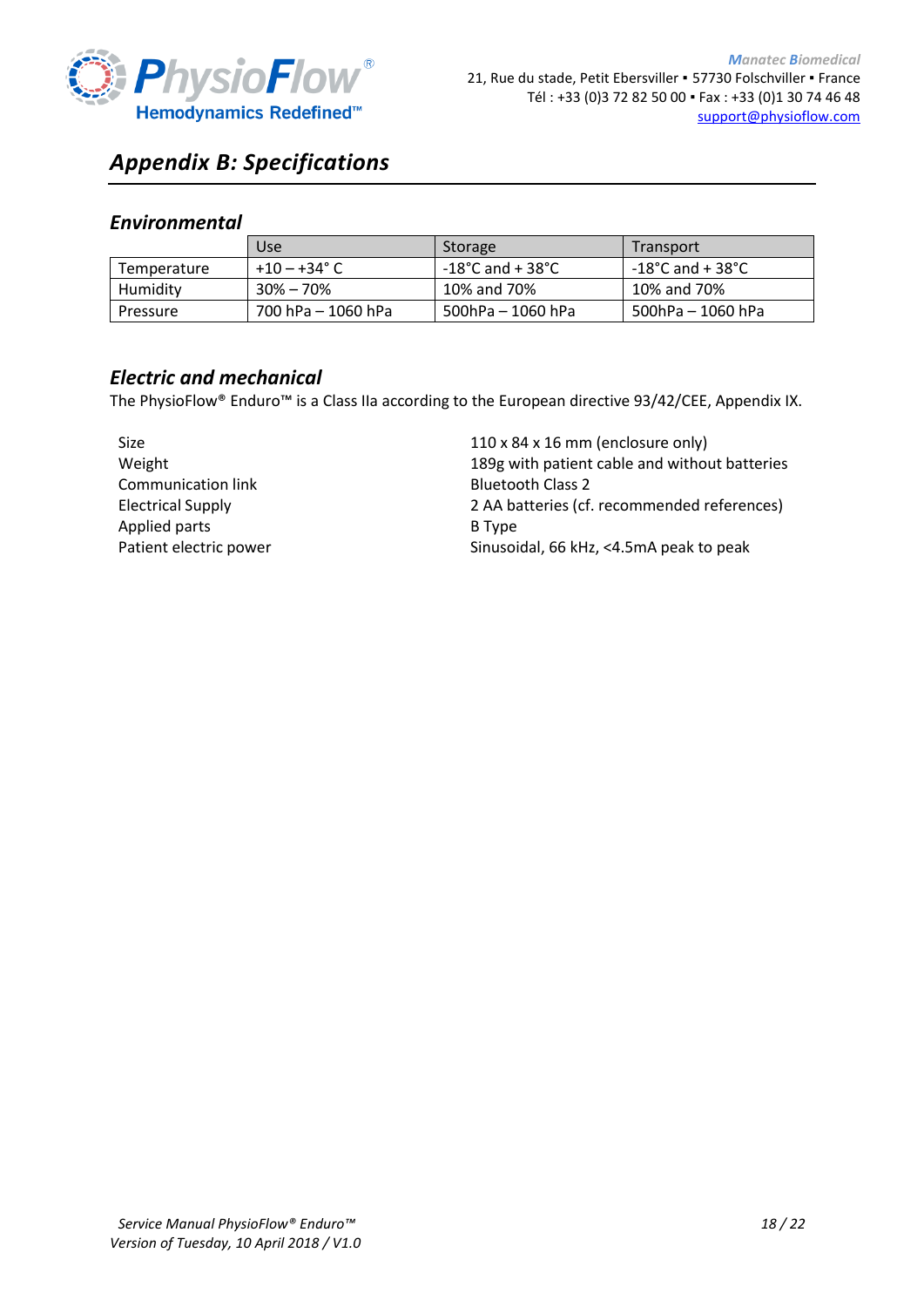

#### <span id="page-18-0"></span>*Electromagnetic compliance*

#### **Guidance and manufacturer's declaration - electromagnetic emissions**

The PhysioFlow® Enduro is intended for use in the electromagnetic environment specified below. The customer or the user of the PhysioFlow® Enduro should assure that it is used in such an environment.

| <b>Emissions test</b>                                       | Compliance     | Electromagnetic environment- guidance                                                                                                                                                                |  |
|-------------------------------------------------------------|----------------|------------------------------------------------------------------------------------------------------------------------------------------------------------------------------------------------------|--|
| <b>RF</b> emissions<br>CISPR <sub>11</sub>                  | Group 1        | The PhysioFlow® Enduro uses RF energy only for<br>its internal function. Therefore, its RF emissions<br>are very low and are not likely to cause any<br>interference in nearby electronic equipment. |  |
| <b>RF</b> emissions<br>CISPR <sub>11</sub>                  | Class B        | The PhysioFlow <sup>®</sup> Enduro is suitable for use in all<br>establishments including domestic and those<br>directly connected to the public low-voltage                                         |  |
| Harmonic emissions<br>IEC 61000-3-2                         | Not applicable | power supply network that supplies buildings<br>used for domestic purposes.                                                                                                                          |  |
| Voltage fluctuations/<br>flicker emissions<br>IEC 61000-3-3 | Not applicable |                                                                                                                                                                                                      |  |

#### **Guidance and manufacturer's declaration – electromagnetic immunity**

The PhysioFlow® Enduro is intended for use in the electromagnetic environment specified below. The customer or the user of the PhysioFlow® Enduro should assure that it is used In such an environment.

| <b>Immunity test</b>                                             | <b>IEC 60601</b><br>test level   | Compliance<br>level              | <b>Electromagnetic environment</b><br>guidance                                                                                                             |
|------------------------------------------------------------------|----------------------------------|----------------------------------|------------------------------------------------------------------------------------------------------------------------------------------------------------|
| Electrostatic discharge<br>(ESD)<br>IEC 61000-4-2                | $± 6$ kV contact<br>$± 8$ kV air | $± 6$ kV contact<br>$± 8$ kV air | Floors should be wood, concrete<br>or ceramic tile.<br>If floors are covered with<br>synthetic material, the relative<br>humidity should be at least 30 %. |
| Electrical fast<br>transient/burst<br>IEC 61000-4-4              | Not applicable                   | Not applicable                   | Not applicable                                                                                                                                             |
| Power frequency<br>(50/60 Hz)<br>magnetic field<br>IEC 61000-4-8 | 3 A/m                            | 3 A/m                            | Power frequency magnetic fields<br>should be at levels characteristic<br>of a typical location in a typical<br>commercial or hospital<br>environment.      |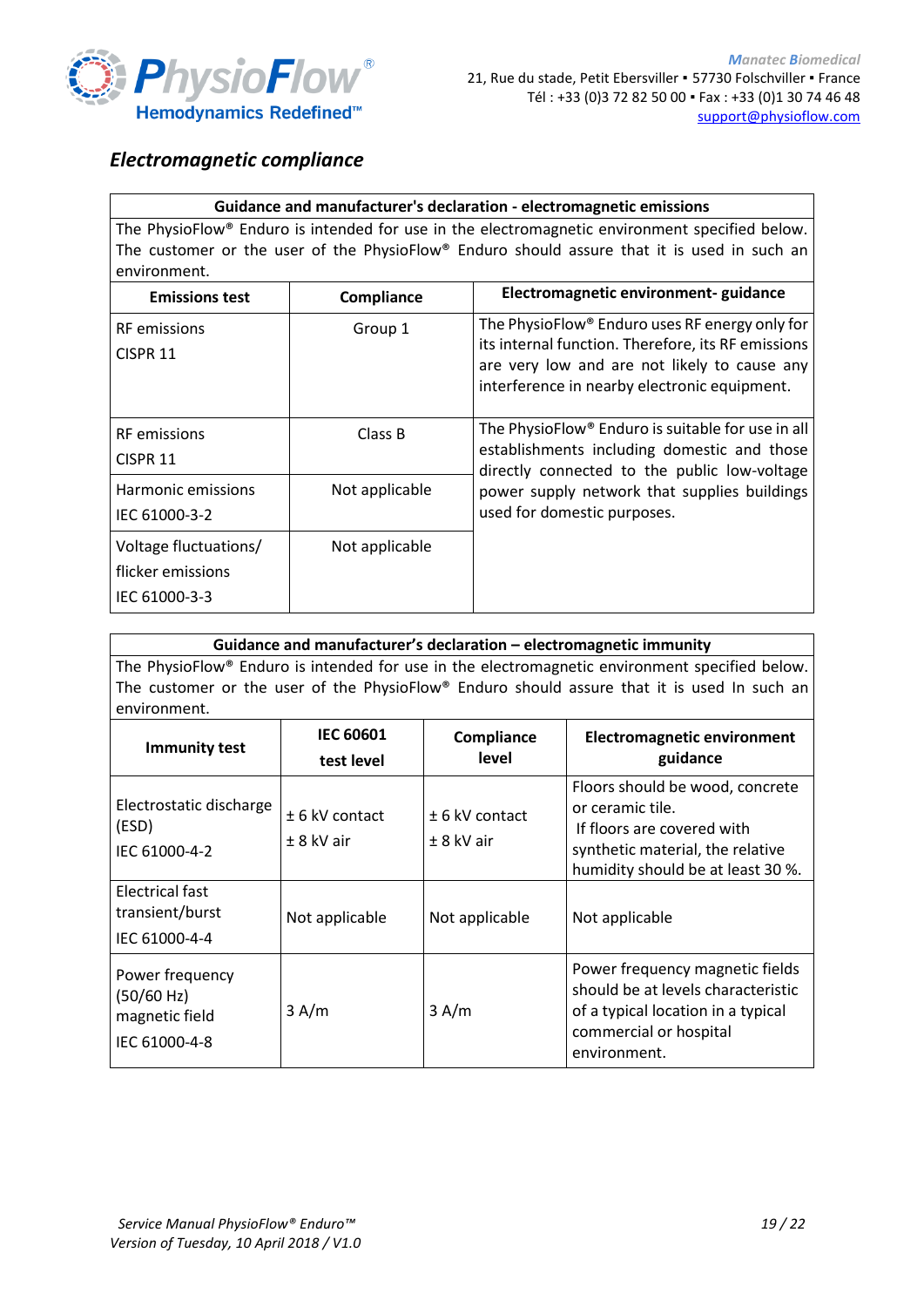

| Guidance and manufacturer's declaration - electromagnetic immunity                                                                                                  |                                |                     |                                                                                                                                                                                                                                                                                                                                                                                                                                                                                                                                                                                                                                                                                                                                                                                                                                                                                                                                                                                                                             |  |  |  |  |
|---------------------------------------------------------------------------------------------------------------------------------------------------------------------|--------------------------------|---------------------|-----------------------------------------------------------------------------------------------------------------------------------------------------------------------------------------------------------------------------------------------------------------------------------------------------------------------------------------------------------------------------------------------------------------------------------------------------------------------------------------------------------------------------------------------------------------------------------------------------------------------------------------------------------------------------------------------------------------------------------------------------------------------------------------------------------------------------------------------------------------------------------------------------------------------------------------------------------------------------------------------------------------------------|--|--|--|--|
| The PhysioFlow® Enduro is intended for use in the electromagnetic environment specified below. The                                                                  |                                |                     |                                                                                                                                                                                                                                                                                                                                                                                                                                                                                                                                                                                                                                                                                                                                                                                                                                                                                                                                                                                                                             |  |  |  |  |
| customer or the user of the PhysioFlow® Enduro should assure that it is used in such an environment.                                                                |                                |                     |                                                                                                                                                                                                                                                                                                                                                                                                                                                                                                                                                                                                                                                                                                                                                                                                                                                                                                                                                                                                                             |  |  |  |  |
| <b>Immunity test</b>                                                                                                                                                | <b>IEC 60601</b><br>test level | Compliance<br>level | Electromagnetic environment guidance                                                                                                                                                                                                                                                                                                                                                                                                                                                                                                                                                                                                                                                                                                                                                                                                                                                                                                                                                                                        |  |  |  |  |
| <b>Disturbances</b><br><b>Radiated RF</b><br>IEC 61000-4-3<br>NOTE <sub>1</sub>                                                                                     | 3 V/m<br>80 MHz to 2,5 GHz     | 3V/m                | Portable<br>mobile<br>and<br><b>RF</b><br>communications<br>equipment should be used no closer to any part<br>of the PhysioFlow® Enduro including cables, than<br>the<br>recommended<br>separation<br>distance<br>calculated from the equation applicable to the<br>frequency of the transmitter.<br><b>Recommended separation distance</b><br>$d = \frac{3.5}{3} \times \sqrt{P}$<br>80 MHz to 800 MHz<br>$d = \frac{7}{2} \times \sqrt{P}$<br>800 MHz to 2,5 GHz<br>where P is the maximum output power rating of<br>the transmitter in watts (W) according to the<br>transmitter manufacturer and d is the<br>recommended separation distance in metres<br>$(m)$ .<br>Field strengths from fixed RF transmitters, as<br>determined by an electromagnetic site survey <sup>a</sup><br>should be less than the compliance level in each<br>frequency range b.<br>Interference may occur in the vicinity of<br>equipment marked with the following symbol:<br>$\big((\begin{smallmatrix}\cdot&\cdot\end{smallmatrix})\big)$ |  |  |  |  |
| At 80 MHz and 800 MHz, the higher frequency range applies.<br>NOTE <sub>2</sub><br>These guidelines may not apply in all situations. Electromagnetic propagation is |                                |                     |                                                                                                                                                                                                                                                                                                                                                                                                                                                                                                                                                                                                                                                                                                                                                                                                                                                                                                                                                                                                                             |  |  |  |  |
| affected by absorption and reflection from structures, objects and people.                                                                                          |                                |                     |                                                                                                                                                                                                                                                                                                                                                                                                                                                                                                                                                                                                                                                                                                                                                                                                                                                                                                                                                                                                                             |  |  |  |  |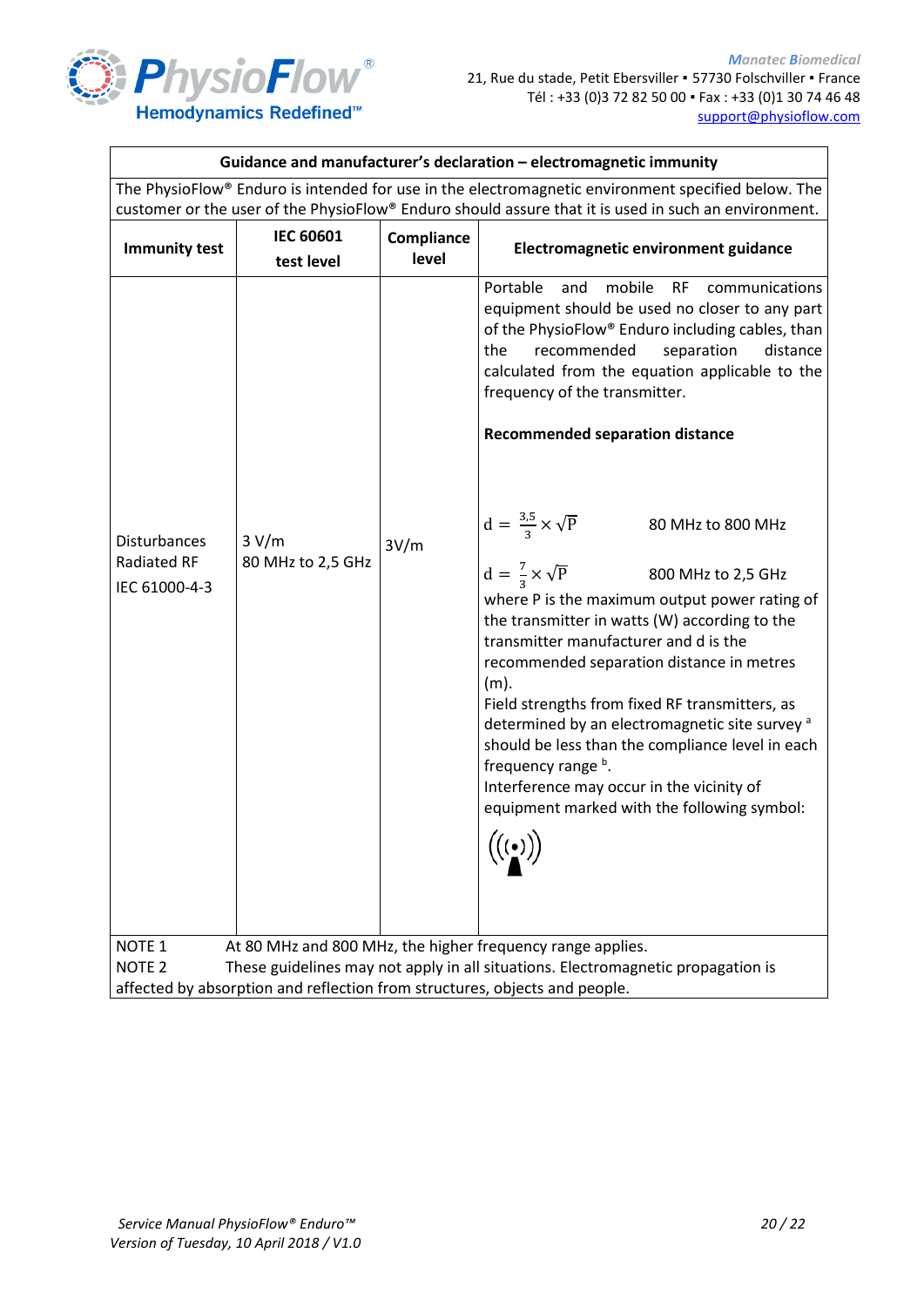

**(a)** Field strengths from fixed transmitters, such as base stations for radio (cellular/cordless) telephones and land mobile radios, amateur radio, AM and FM radio broadcast and TV broadcast cannot be predicted theoretically with accuracy. To assess the electromagnetic environment due to fixed RF transmitters, an electromagnetic site survey should be considered. If the measured field strength in the location in which the PhysioFlow® Enduro is used exceeds the applicable RF compliance level above, the PhysioFlow® Enduro should be observed to verify normal operation. If abnormal performance is observed, additional measures may be necessary, such as reorienting or relocating the PhysioFlow® Enduro.

**(b)** Over the frequency range 150 kHz to 80 MHz, field strengths should be less than 3 V/m.

#### **Recommended separation distances between portable and mobile RF communications equipment and the PhysioFlow® Enduro**

The PhysioFlow® Enduro is intended for use in an electromagnetic environment in which radiated RF disturbances are controlled. The customer or the user of the PhysioFlow® Enduro can help prevent electromagnetic interference by maintaining a minimum distance between portable and mobile RF communications equipment (transmitters) and the PhysioFlow® Enduro as recommended below, according to the maximum output power of the communications equipment.

|                      | Separation distance according to frequency of transmitter<br>m |                                     |                                   |  |  |
|----------------------|----------------------------------------------------------------|-------------------------------------|-----------------------------------|--|--|
| Rated maximum output |                                                                |                                     |                                   |  |  |
| power of transmitter | 150 kHz to 80MhZ                                               | 80 MHz to 800 MHz                   | 800 MHz to 2,5 GHz                |  |  |
| W                    | $d = \frac{3.5}{3} \times \sqrt{P}$                            | $d = \frac{3.5}{3} \times \sqrt{P}$ | $d = \frac{7}{3} \times \sqrt{P}$ |  |  |
| 0,01                 | 0.12                                                           | 0.12                                | 0.23                              |  |  |
| 0,1                  | 0.37                                                           | 0.37                                | 0.74                              |  |  |
| 1                    | 1.17                                                           | 1.17                                | 2.33                              |  |  |
| 10                   | 3.69                                                           | 3.69                                | 7.38                              |  |  |
| 100                  | 11.67                                                          | 11.67                               | 23.33                             |  |  |

For transmitters rated at a maximum output power not listed above, the recommended separation distance d in meters (m) can be estimated using the equation applicable to the frequency of the transmitter, where P is the maximum output power rating of the transmitter in watts (W) according to the transmitter manufacturer.

NOTE 1 At 80 MHz and 800 MHz, the higher frequency range applies.

NOTE 2 These guidelines may not apply in all situations. Electromagnetic propagation is affected by absorption and reflection from structures, objects and people.